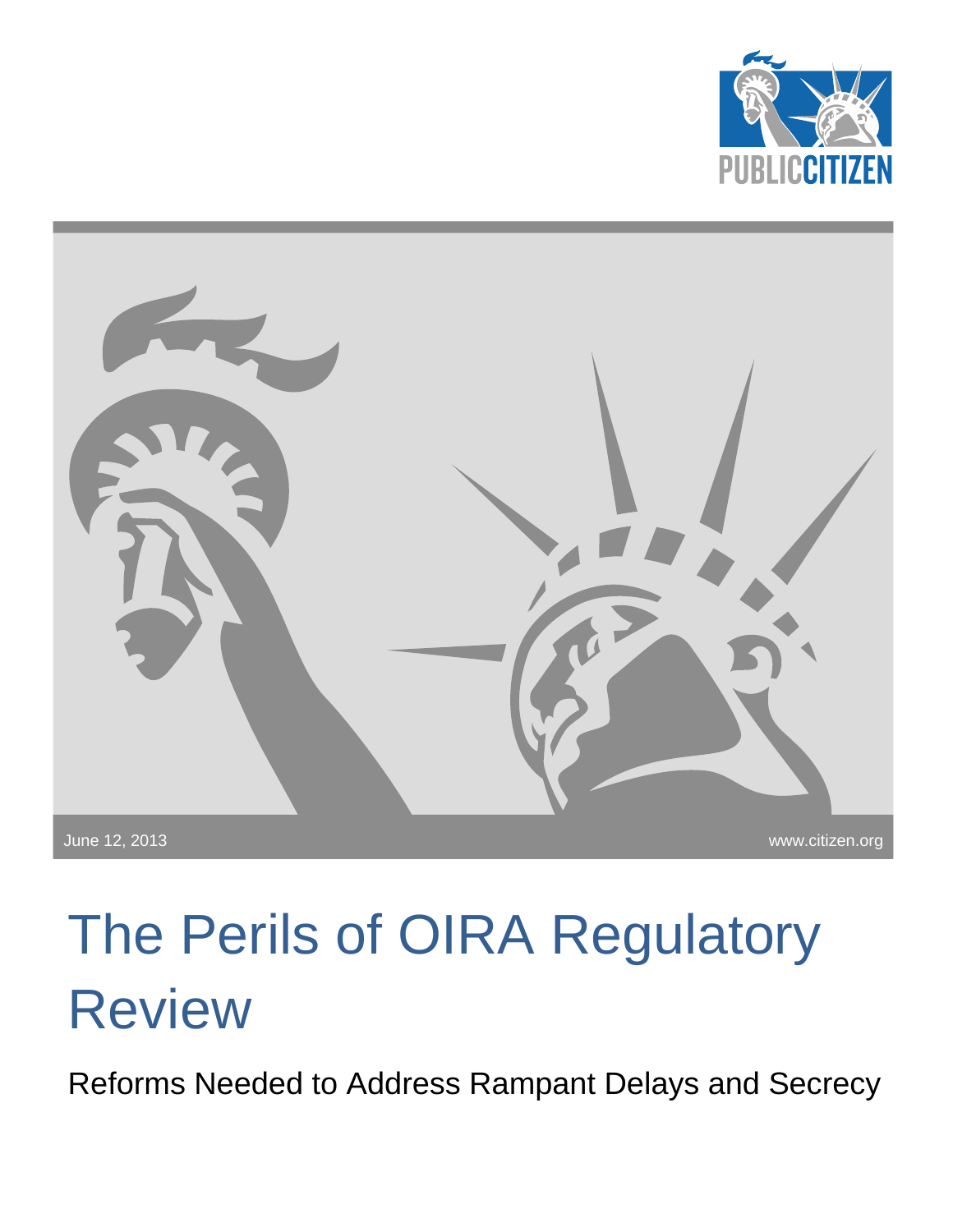#### **Acknowledgments**

This report was written by Amit Narang, Regulatory Policy Advocate for Public Citizen's Congress Watch division, and edited by Lisa Gilbert, Director of Congress Watch.

#### **About Public Citizen**

Public Citizen is a national non-profit organization with more than 300,000 members and supporters. We represent consumer interests through lobbying, litigation, administrative advocacy, research, and public education on a broad range of issues including consumer rights in the marketplace, product safety, financial regulation, worker safety, safe and affordable health care, campaign finance reform and government ethics, fair trade, climate change, and corporate and government accountability.



[http://www.citizen.org](http://www.citizen.org/)

© 2013 Public Citizen.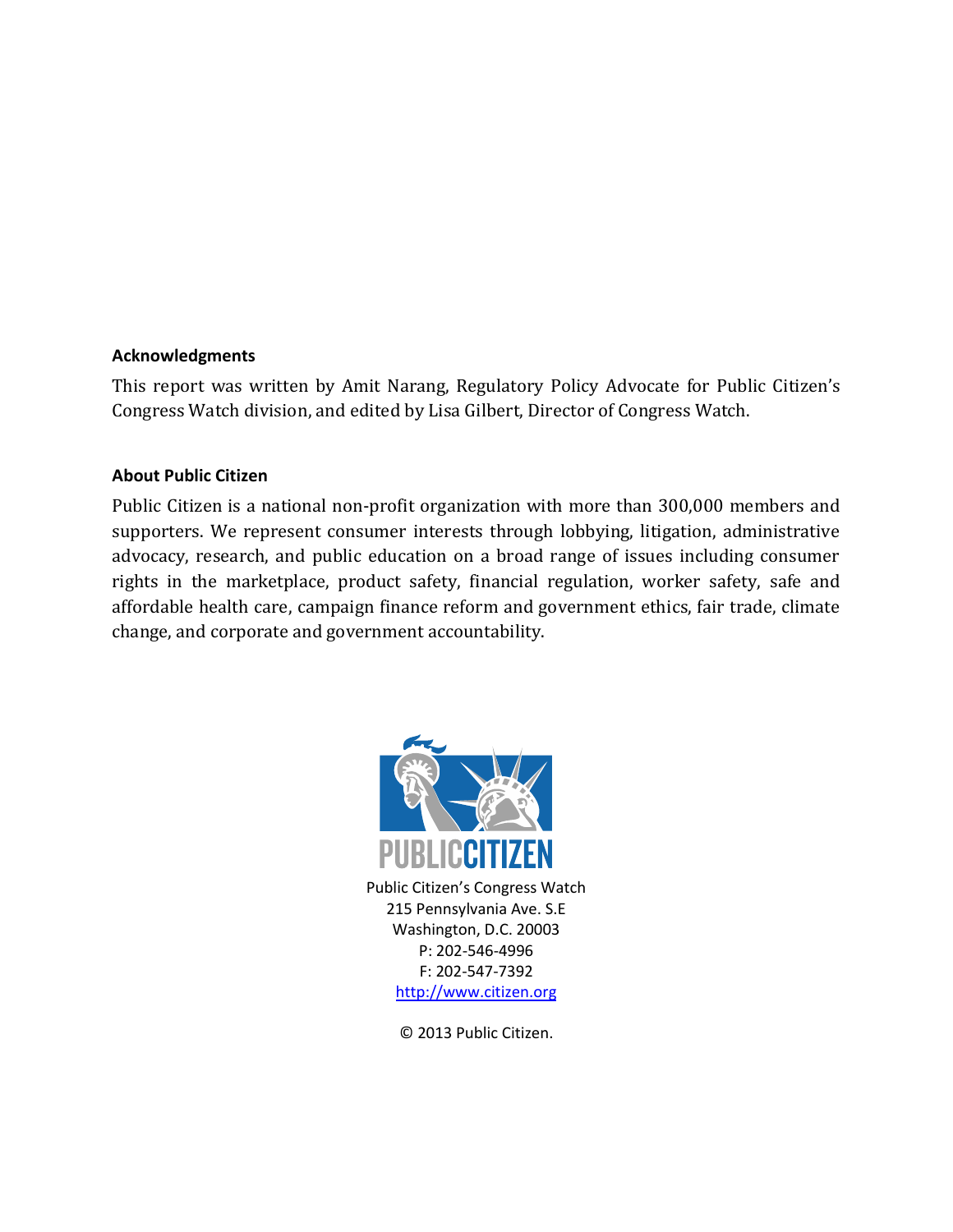# **Contents**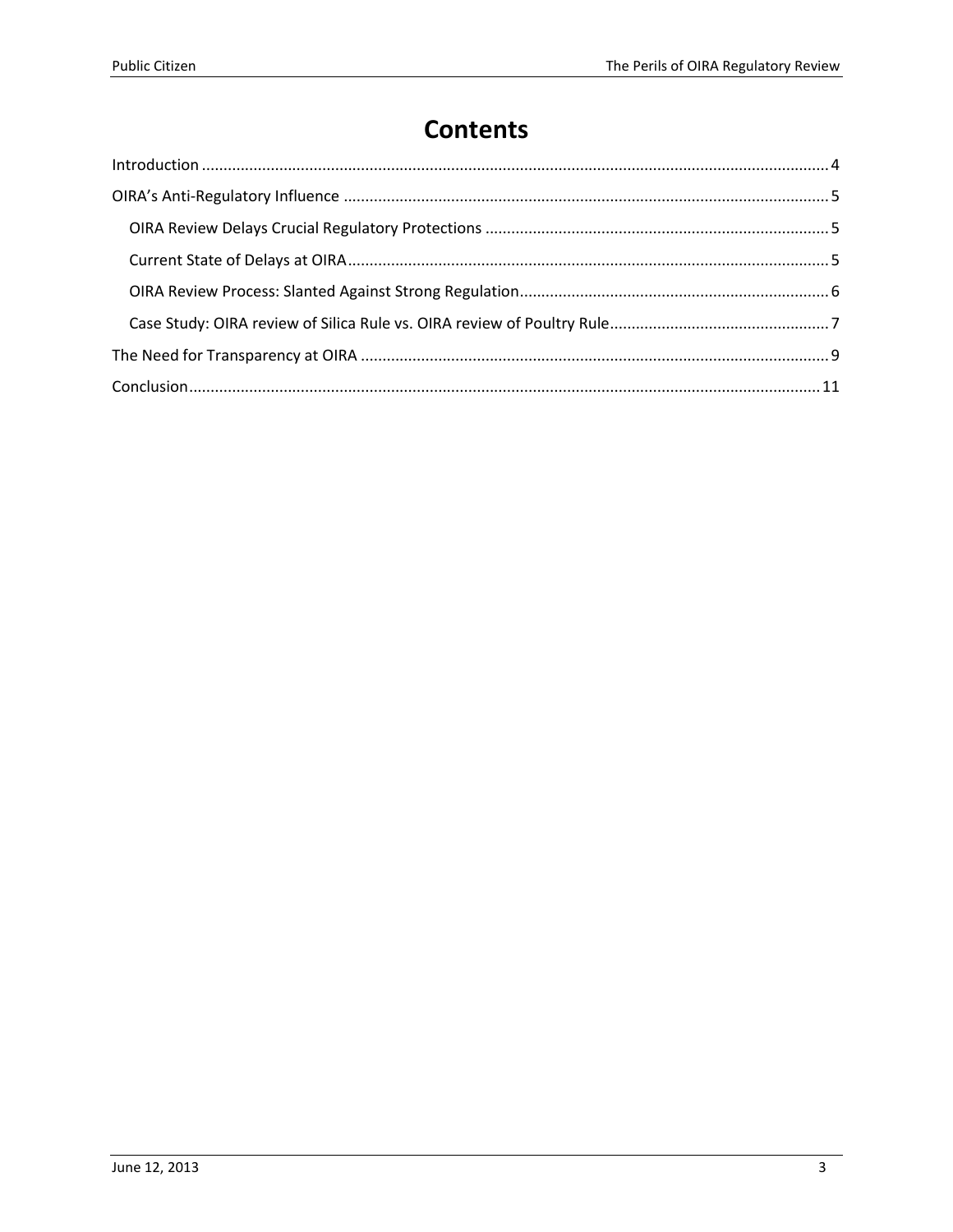## **Introduction**

<span id="page-3-0"></span>In the 112th Congress, the attack on public health and safety protections reached new, In the 112th Congress, the attack on public health and safety protections reached new, dizzying heights. Claims of "job-killing regulations" by conservatives were ubiquitous, and the Obama Administration's so-called "regulatory tsunami" was the chosen, readymade scapegoat for our country's economic troubles. Republicans in Congress and their allies missed no opportunity to raise the rhetorical stakes, for example branding potential air pollution standards from the Environmental Protection Agency (EPA) a "train wreck" for the economy. If early signs are any indication, the 113th Congress will be following suit in short order.<sup>1</sup>

Yet, if you look behind the curtains of this aggressive campaign by conservatives to brand Obama as an "over-regulator, " you see a curious phenomenon: The same members of Congress who loudly support radical pieces of legislation like the Regulations from the Executive in Need of Scrutiny (REINS) Act<sup>2</sup> under the guise of "reining in the Executive Branch<sup>"3</sup> also support legislation such as the Regulatory Accountability Act (RAA)<sup>4</sup> which explicitly expands the scope and authority of a small regulatory review office within the White House.<sup>5</sup> Indeed, the list of House members who voted to pass both REINS and RAA, within days of each other, includes the vast majority of Republicans. In a "twilight zone" world where House Republicans are seeking to give more authority to the Obama Administration over regulatory policy, the natural question is why?

This paper focuses on the Office of Information and Regulatory Affairs (OIRA) within the Office of Management and Budget, which the House Republicans seek to further empower, while decrying the Obama Administration's "excessive" regulation, because of the perception, based on strong evidence, that OIRA has taken a consistently antiregulatory posture across both Republican and Democratic administrations. However, OIRA's true impact, including its slow-walk of regulations is not completely understood due to a basic lack of transparency unique to OIRA. Although many pieces of legislation besides the RAA have been proposed to increase OIRA's authority, and by extension further enable their anti-regulatory impact, legislation has yet to be proposed to impose basic transparency measures at OIRA and allow the public to fully assess its impact in delaying

<sup>1</sup> The first Hearing in the House Judiciary's Subcommittee on Regulatory Reform, Commercial and Antitrust Law for 113th Congress was provocatively titled "The Obama Administration's Regulatory War on Jobs, the Economy, and America's Global Competitiveness" February 28, 2013.

<sup>2</sup> H.R. 10, S. 299, 112th Cong. (2011); H.R. 367, S. 15 113th Cong. (2013).

<sup>3</sup> *About the REINS Act,* Website of Congressman Todd Young, *http*://toddyoung.house.gov/reins/about-thereins-act.

<sup>4</sup> H.R. 3010, S. 1606 112th Cong. (2011); S. 1029 113th Cong (2013).

<sup>5</sup> http://sensiblesafeguards.org/assets/documents/raa\_fact\_sheet.pdf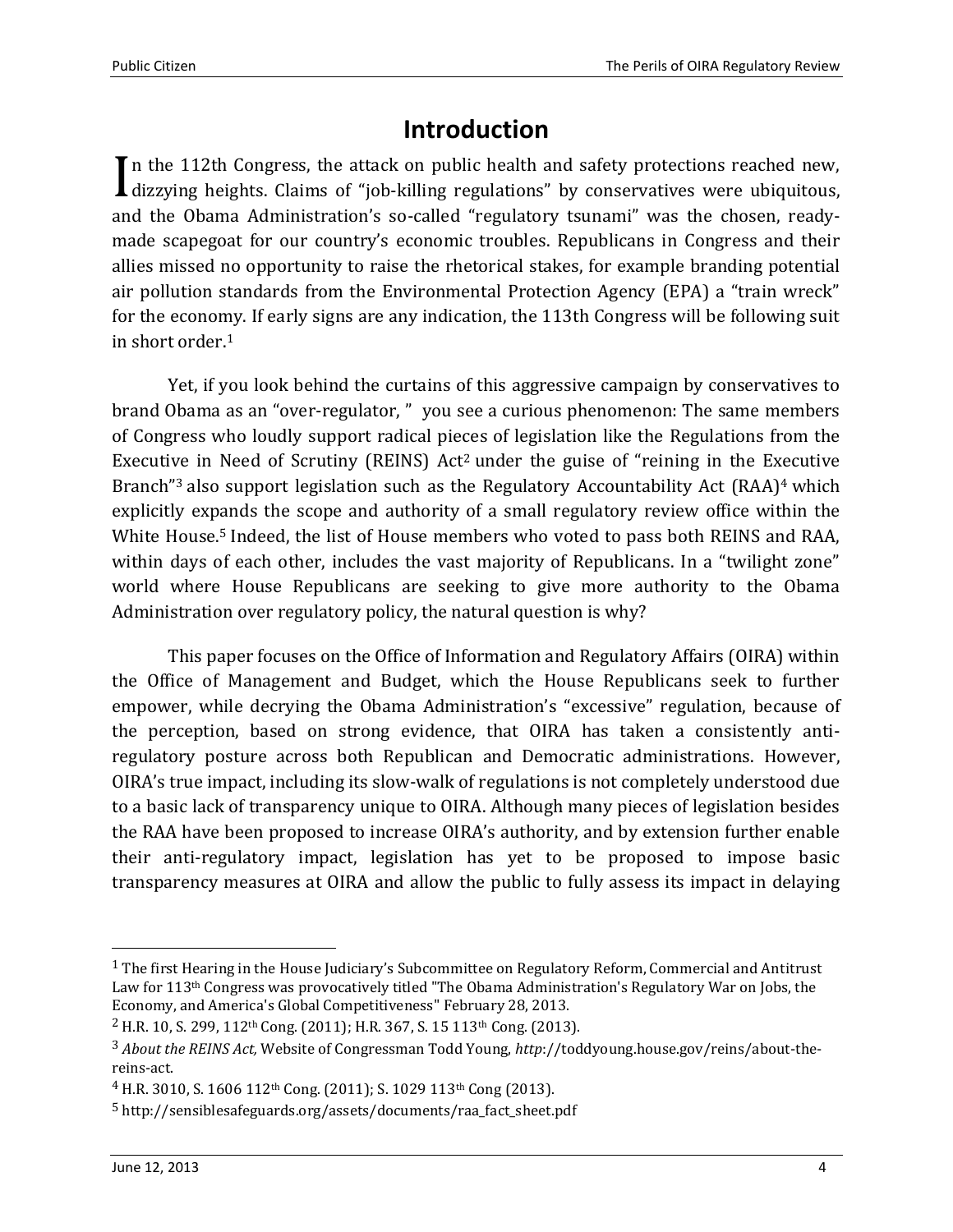and blocking public health and safety standards. Such legislation is long overdue and must be put in place before allowing OIRA to have even more influence.

## **OIRA's Anti-Regulatory Influence**

<span id="page-4-0"></span>A true appreciation for the impact of OIRA's centralized regulatory review on the substance of the regulations it reviews is not yet possible due to a basic lack of transparency measures in force at OIRA, as discussed later in this paper. Nonetheless, the process OIRA employs when reviewing regulations can be seen to result in an anti-regulatory influence in two respects. First, the process of regulatory review at OIRA has historically been a source of significant delay before agencies can issue proposed and final relays, with the delays particularly pronounced in recent years. Second, the mechanics of the review process allow for, even enable, the asymmetric treatment of pro-regulatory versus deregulatory measures at OIRA.

## **OIRA Review Delays Crucial Regulatory Protections**

<span id="page-4-1"></span>The most immediate and apparent anti-regulatory effect stemming from OIRA review is the delay it adds to an already cumbersome and lengthy rulemaking process. Agencies are required to submit their "significant" rules, which include but are not limited to "economically significant" rules that are determined to have a one hundred million dollar impact on the economy annually, to OIRA for review before the agency can propose a rule or finalize a rule. Thus, OIRA review introduces delay at both the proposed and final stages of the rulemaking process.

Making matters worse, OIRA is not required to complete their review within any particular time period, meaning that OIRA review could last indefinitely in theory, and examples abound of OIRA reviews extending months if not years. Indeed, OIRA under the Reagan and George H.W. Bush administrations routinely kept rules under review for long periods of time, thereby using the process of centralized regulatory review to block regulations that it opposed on substance.<sup>6</sup> In response, the Clinton Administration adopted an executive order that imposed a ninety day cap (with the possibility of a single thirty day extension) on the time OIRA could review regulations.<sup>7</sup> Unfortunately, the voluntary nature of OIRA's compliance with the executive order has done little to stem abuses, and it often exceeds the ninety day window.

#### **Current State of Delays at OIRA**

<span id="page-4-2"></span><sup>6</sup> Thomas O. McGarity, *Some Thoughts on "Deossifying" the Rulemaking Process*, 41 Duke L. J., 1385-1462 (1992).

<sup>7</sup> Exec. Order No. 12866.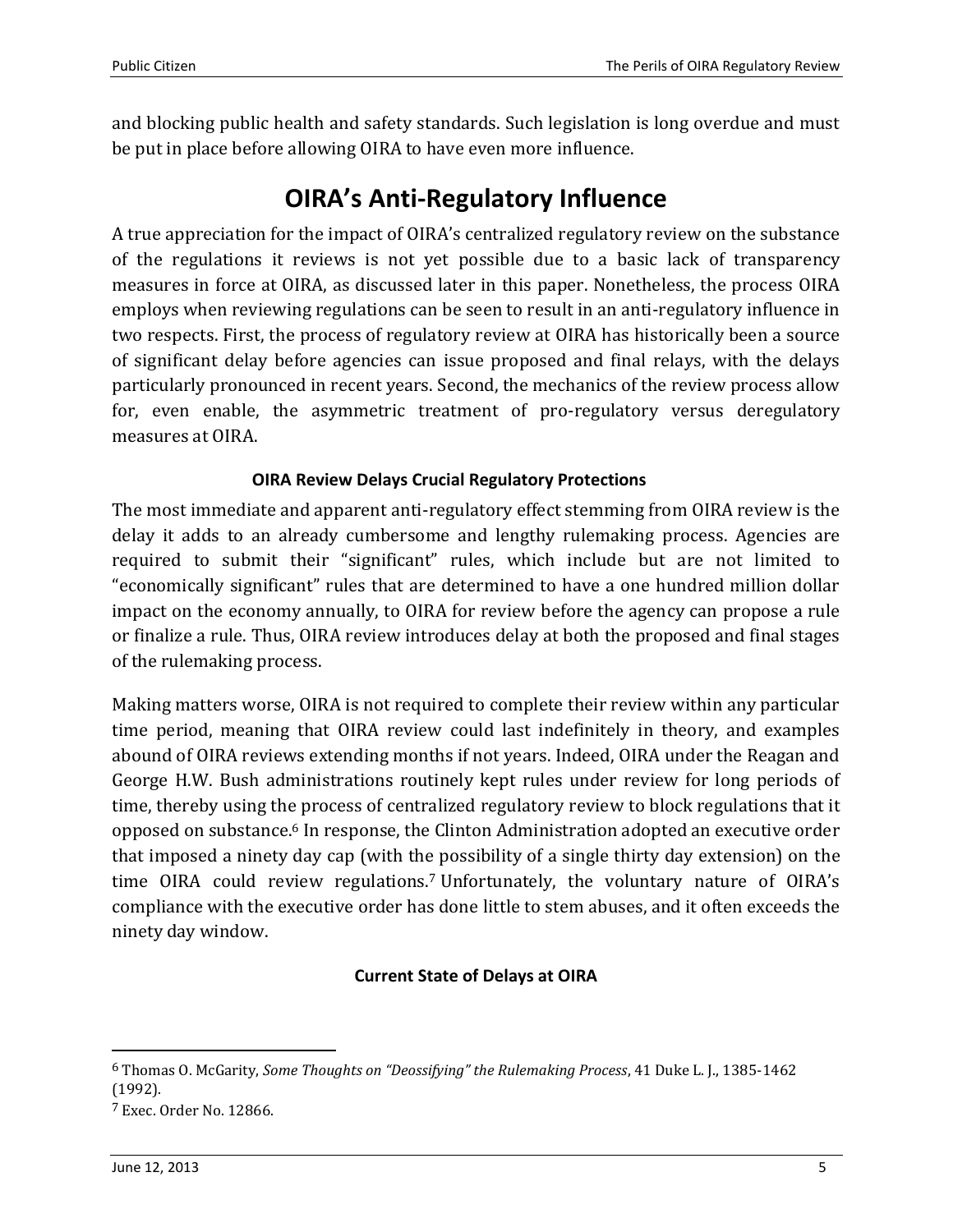Currently, the delays at OIRA have reached historically unprecedented levels. As of May 2013, 51 rules have been under review at OIRA for more than one year.<sup>8</sup> In total, 87 rules had been under review for more than the 90 day window permitted by Executive Order.<sup>9</sup> 23 of these rules have been under review for since 2011 and three rules have been under review at OIRA since 2010.<sup>10</sup>

A recent Report from the Congressional Research Service (CRS) compares the current delays at OIRA to delays at OIRA under previous years and previous administrations.<sup>11</sup> The results paint a picture of current delays at OIRA that are far worse than in the past. Surveying data going back to 1994, CRS found that the average number of days that OIRA took to review rules in 2012 was 79 days. The next closest average OIRA review period was 61 days, in 2007 and 2008 during the George W. Bush administration. This is a stunning indictment of the current state of delay at OIRA. The numbers for 2013 are even worse. As of May 14, the average time it has taken OIRA to review a rule has risen to 119 days, more than double the average review period of the Bush administration.<sup>12</sup>

#### **OIRA Review Process: Slanted Against Strong Regulation**

<span id="page-5-0"></span>Beyond the delays created by OIRA review, which allows OIRA and the White House to mask substantive opposition to a regulation under the guise of procedural delay, the process of centralized regulatory review, as it is practiced by OIRA across administrations, itself exerts an anti-regulatory influence. First, OIRA's role in reviewing regulations is exclusively designed to determine whether the benefits of a regulation outweigh its cost, not to ensure that an agency is adopting a regulation that provides the greatest net benefits even if that would result in higher costs.<sup>13</sup> In other words, OIRA does not encourage agencies to submit versions of their regulations for review where the agency has sought to maximize the benefits in excess of its costs. In essence, OIRA review is wholly ineffective at identifying instances of *underregulation* and encouraging agencies to adopt stronger regulatory stances that provide greater protections to the American public.

Second, there is a fundamental lack of balance when comparing OIRA review of proregulatory measures to its review of deregulatory measures. Such an imbalance is not surprising given the historical impetus for the creation of OIRA under the Reagan administration. Reagan officials viewed OIRA as a necessary counterweight to agencies that

<sup>8</sup> www.reginfo.gov

<sup>9</sup> *Id*.

 $10$  *Id*.

<sup>11</sup> Maeve P. Carey, *Counting Regulations: An Overview of Rulemaking, Types of Federal Regulations, and Pages in the* Federal Register, Cong. Res. Serv. (2013), http://www.fas.org/sgp/crs/misc/R43056.pdf

<sup>12</sup> www.reginfo.gov

<sup>13</sup> Nicholas Bagley and Richard Revesz, *Centralized Oversight of the Regulatory State*, 106 Colum. L. Rev. 1260, 1269-72 (2006).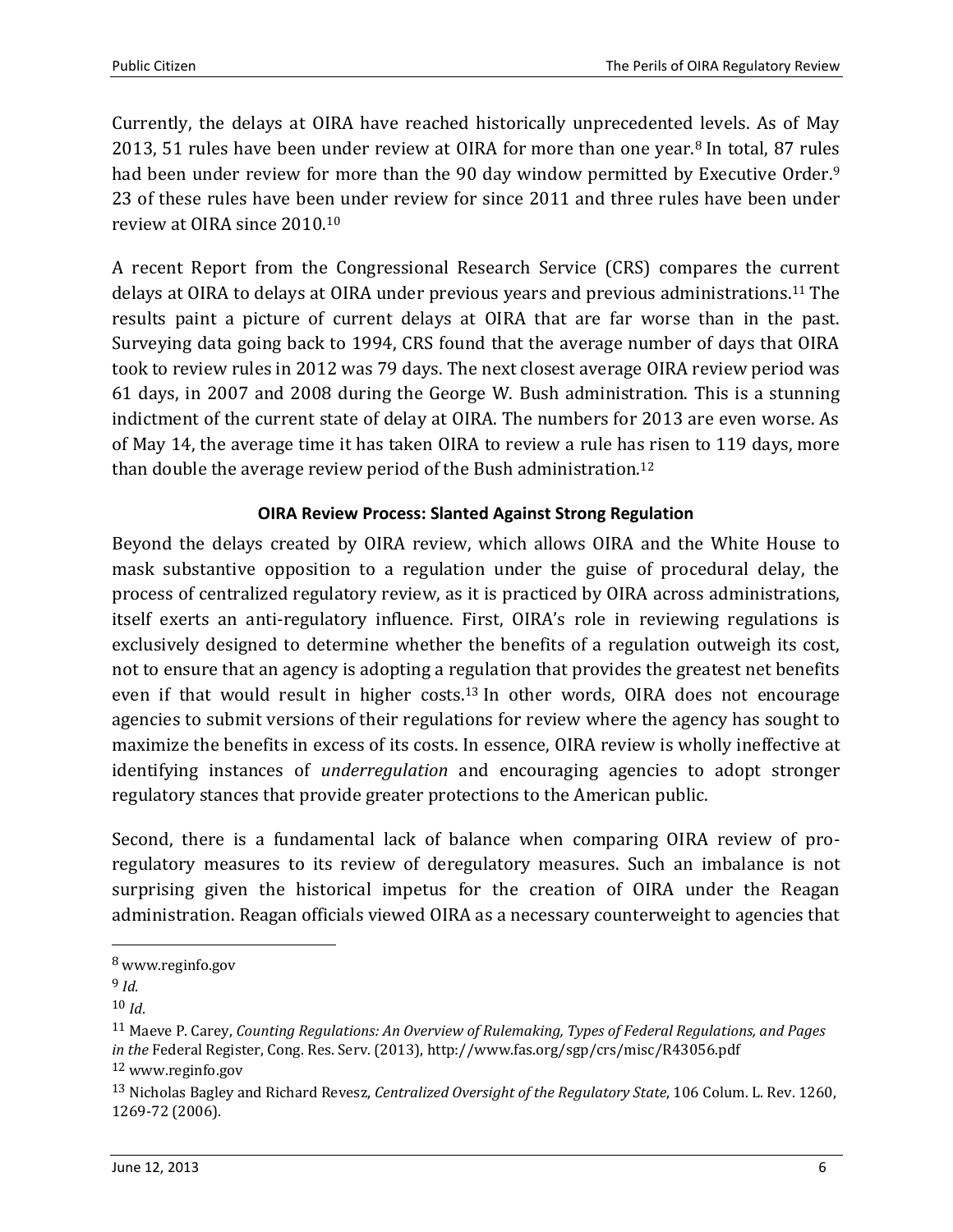were regulating too much rather than a check on agencies who were zealous in their deregulation.<sup>14</sup> Thus, during the 1980's and early 1990's, OIRA did not subject proposals to eliminate regulation to rigorous analytical scrutiny and did not require cost analysis for proposals that relaxed existing regulations.<sup>15</sup> In fact, deregulation was the whole point of OIRA.

One recent example demonstrates that the OIRA's tilt favoring more scrutiny of proregulatory actions and less scrutiny of deregulatory actions has not abated:

## <span id="page-6-0"></span>**Case Study: OIRA review of Silica Rule vs. OIRA review of Poultry Rule**

One of the rules that has been stuck at OIRA the longest is the silica rule. OSHA's draft of the proposed rule has been under review at OIRA for an incredible 814 days, or approximately two years and three months. The reasons for this staggering delay are not known, since, as discussed below, OIRA is not required to disclose why a rule is under review well past the 90 day window imposed by executive order.<sup>16</sup> Nonetheless, the benefits of the rule are no mystery.

Silica dust is a known and deadly carcinogen that, according to the Centers for Disease Control and Prevention, kills up to 200 people a year, has claimed up to 14,000 lives since 1968, and is exposed to 1.7 million workers per year.<sup>17</sup> The current standard for silica exposure in the workplace is horribly outdated, as OSHA admitted when initiating the process to adopt an update standard.<sup>18</sup> The human cost of the delay at OIRA could not be clearer.

Compared to the silica rule, a deregulatory initiative regarding poultry inspection at poultry processing plants has flown through the OIRA review process with barely a hiccup, despite serious concerns about the impact on workplace safety at those processing plants. Known as the "poultry rule" and first proposed by the USDA, it would allow current lines speeds at poultry processing plants, where line workers visually detect defects in the poultry to ensure proper food safety, to increase from a current speed of 90 birds per

l

<sup>14</sup> Erik Olson, *The Quiet Shift of Power: Office of Management & Budget Supervision of Environmental Protection Agency Rulemaking Under Executive Order 12,291*, 4 Va. J. Nat. Res. (1984).

<sup>15</sup> Oliver A. Houck, *President X and the New (Approved) Decisionmaking*, 36 Am. U. L. Rev. 535, 542 (1987).

<sup>16</sup> http://www.citizenvox.org/2013/02/14/silica-dust-rule-two-year-anniversary-public-citizen-workersafety/

<sup>17</sup> "New OSHA Silica Rules Looming." Paint Square. April 14, 2011. http://bit.ly/LL6IzR

<sup>18</sup> OSHA Occupational Exposure to Crystalline Silica, 75 Fed. Reg. 79.603 (2010, Dec. 20).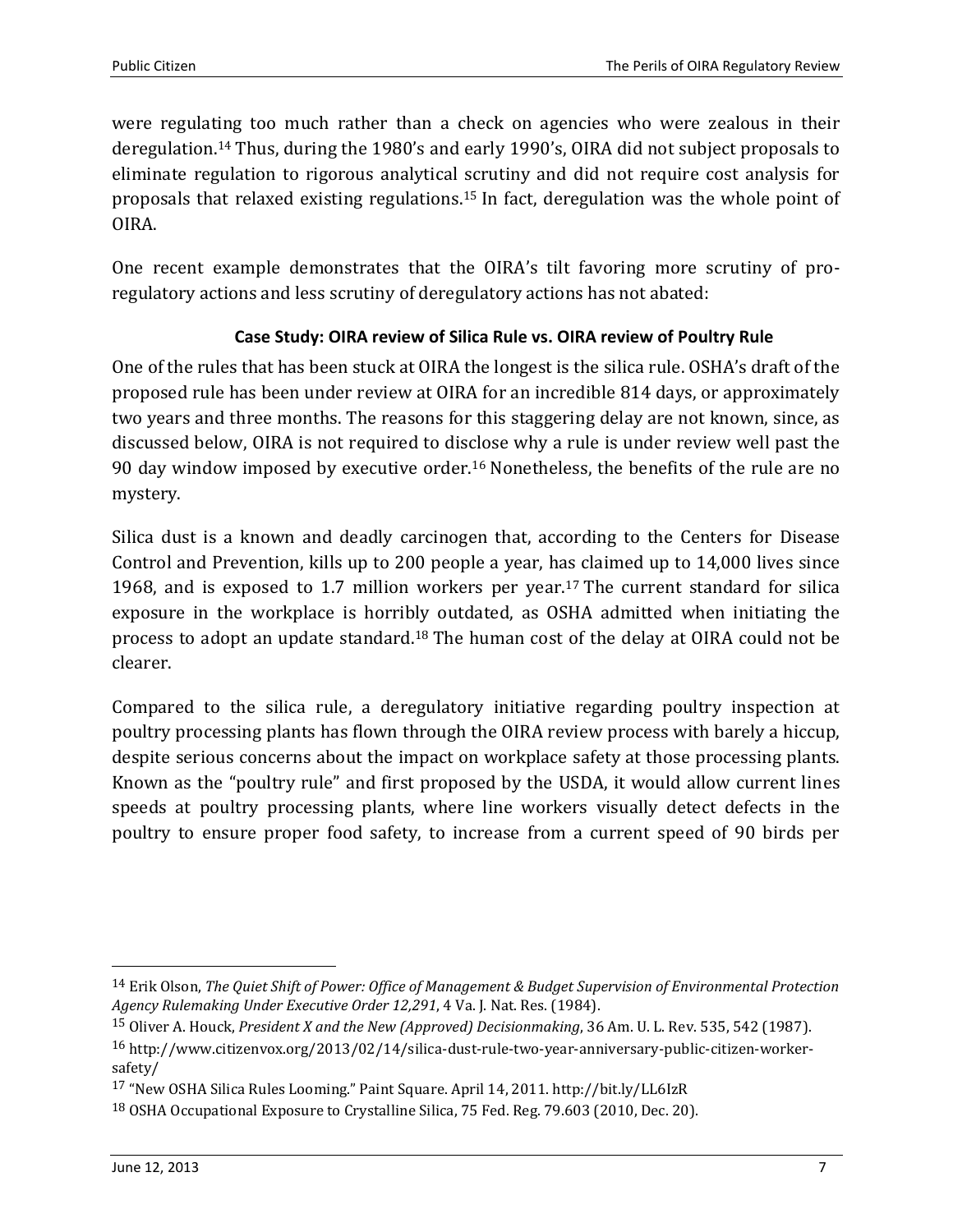minute to 175 birds per minute.<sup>19</sup> In other words, workers would have one-third of a second to inspect chickens at the new line speed.

Already, the current line speeds at poultry processing facilities have led to a wide range of demonstrated workplace injuries. Last week, the National Institute of Occupational Safety and Health (NIOSH) released a study showing alarming rates of carpal tunnel syndrome, a repetitive motion injury, among poultry plant workers at a facility in South Carolina. Increasing line speeds would make an industry that is already inherently dangerous<sup>20</sup> even more so. Nonetheless, the White House appears to be assuming that the rule will be finalized before the start of fiscal year 2014, as they include the rule in the U.S. Department of Agriculture's (USDA) budget.<sup>21</sup>

What is most shocking is OIRA's lack of due diligence in reviewing the rule. Despite clear interagency concerns regarding workplace safety that would normally implicate involvement from OSHA, USDA did not consult OSHA. Given the importance OIRA places interagency review, <sup>22</sup> it is surprising to see that OIRA did not insist on interagency review and coordination for this rule. Even more surprising, OIRA did not compute the costs and benefits of the rule, stating plainly that "the costs and benefits are not publicly available at this time"<sup>23</sup> despite the fact that OIRA had designated the rule as "economically significant." For its part, USDA claimed that it would not consider workplace injury costs of the rule in adopting the rule, choosing instead to allow NIOSH to do a study on the workplace injury consequences of the rule only *after* the rule is in place.<sup>24</sup>

Here, OIRA is not insisting that the poultry rule be held to the same standard as other rules it reviews, where costs and benefits of the rule are clearly laid out before the rule is approved by OIRA. This inconsistent treatment only further adds to the suspicion that OIRA reviews pro-regulatory measures in an asymmetric fashion and with more scrutiny that deregulatory measures, a suspicion that has only grown stronger during this administration.

 $\overline{a}$ 

<sup>19</sup> Modernization of Poultry Slaughter Inspection, 77 Fed. Reg. 4408 (to be codified at 9 C.F.R. pts. 381 and 500), http://www.fsis.usda.gov/OPPDE/rdad/FRPubs/2011-0012.pdf

<sup>&</sup>lt;sup>20</sup> U.S. Gen Accounting Office Workplace Safety and Health: Safety in the Meat and Poultry Industry, While Improving, Could Be Further Strengthened (2005,).

<sup>21</sup> http://www.whitehouse.gov/sites/default/files/omb/budget/fy2014/assets/agr.pdf

<sup>&</sup>lt;sup>22</sup> At a hearing of the House Judiciary Subcommittee on Commercial and Administrative Law in July 2010, Cass Sunstein testified that OIRA had coordinated more than 900 interagency reviews since January 20, 2009, http://www.whitehouse.gov/sites/default/files/omb/legislative/testimony/oira/sunstein\_testimony\_07272 010.pdf

<sup>23</sup> http://www.reginfo.gov/public/do/eAgendaViewRule?pubId=201110&RIN=0583-AD32

<sup>24</sup> Modernization of Poultry Slaughter Inspection, 77 Fed. Reg. 4408 (to be codified at 9 C.F.R. pts. 381 and 500), http://www.fsis.usda.gov/OPPDE/rdad/FRPubs/2011-0012.pdf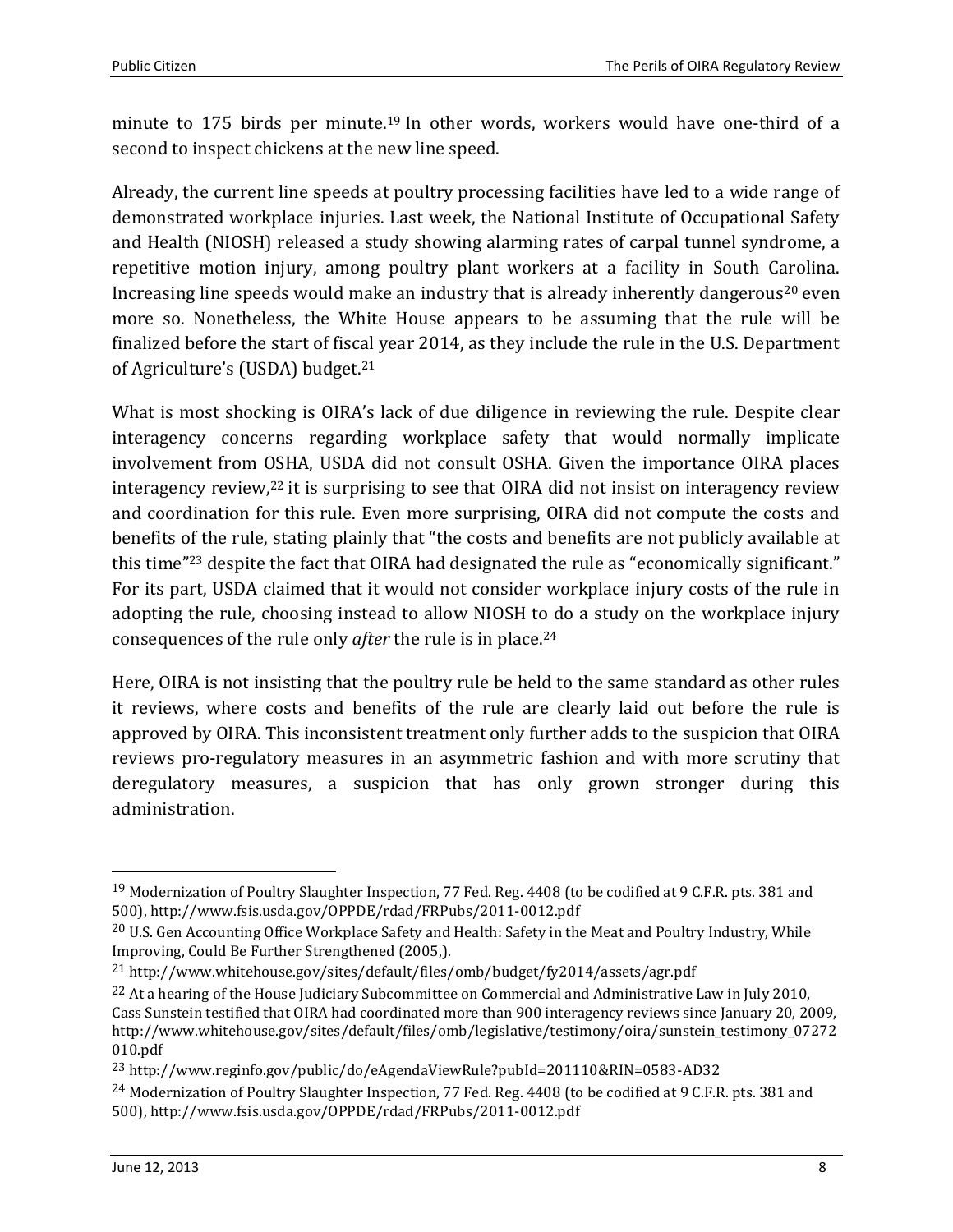## **The Need for Transparency at OIRA**

<span id="page-8-0"></span>Despite strong circumstantial evidence, OIRA's real effect on the regulatory system generally, and specific regulations in particular, has been almost entirely hidden from public view due to a fundamental lack of transparency at OIRA. As long as OIRA is able to operate in the dark, without any ability for outsiders to scrutinize their decision-making and the justifications for those decisions, the public will not be allowed the complete picture of OIRA's influence and OIRA will remain unaccountable for its actions.

The most crucial reform, in terms of creating transparency at OIRA that is on par with the rest of the government, would be for OIRA to disclose the substance of the changes it makes to draft proposed and final rules submitted to them for review. One of the virtues of the notice-and-comment rulemaking process by which agencies adopt significant regulations is its inherent transparency. Agency justifications for its decisions regarding the substance of the rule, including its response to comments and agency studies or analyses of the rule, form the transparent basis for adopting the rule. The *Federal Register*, where agencies publish their regulatory actions and accompanying analyses, is the cornerstone of transparency in the regulatory process.

By contrast, almost none of the substantive changes that OIRA makes to draft agency rules during its review are required to be disclosed to the public.<sup>25</sup> Irrespective of the number and importance of those changes, the public only gets to see the version of the rule in the *Federal Register* with those changes already incorporated. In practical terms, this means that OIRA is able to escape accountability for any changes to a regulation. In fact, only the issuing agency can be held to task if it produces a weak regulation, even if the rule was actually altered or weakened by OIRA.

The solution for bringing transparency to OIRA is simple and straightforward. Congress must require federal agencies to make available to the public the substance of any changes made to a draft regulation submitted to OIRA for review and the ensuing proposed or final rule that the agency publishes for comment. Further, those changes must be identified in a complete, clear, and concise manner. Finally, OIRA must identify for the public whether those changes were made at the suggestion of OIRA or at the suggestion of another agency besides the issuing agency as a result of the interagency review process.

This is not the first time that such a solution has been proposed. In 2003, the Government Accountability Office (GAO) studied the lack of transparency at OIRA and made eight

<sup>&</sup>lt;sup>25</sup> Rules promulgated under the Clean Air Act by the Environmental Protection Agency do require that substantive changes made by OIRA to draft proposed and final rules be disclosed.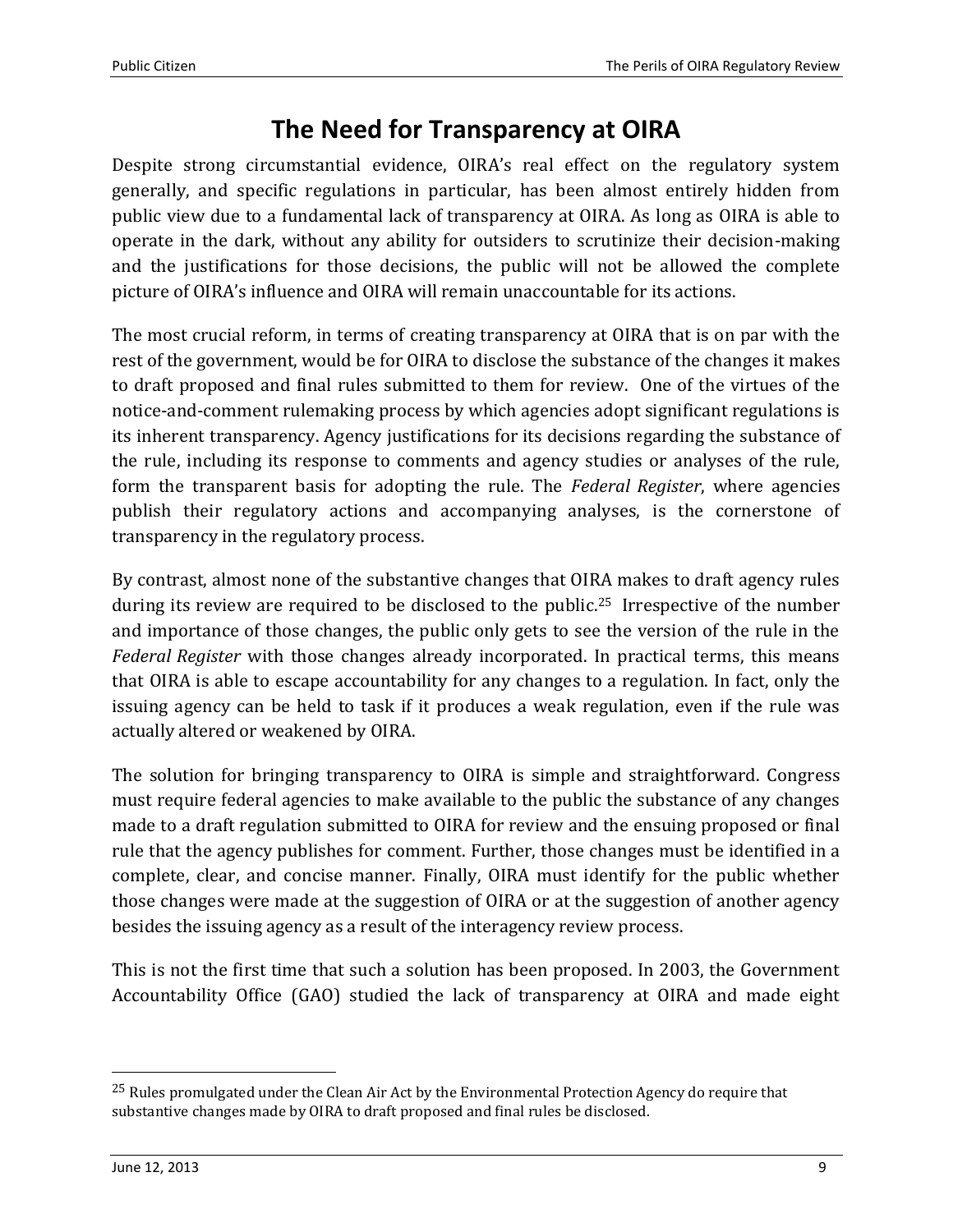recommendations to increase transparency.<sup>26</sup> In 2009, GAO went back to assess how many of the eight recommendations had been put in place by OIRA.<sup>27</sup> They found that OIRA had only implemented one of the eight transparency recommendations, and that it was the most inconsequential one.<sup>28</sup> Following the GAO recommendation, OIRA now provides the public with the identities of individuals that OIRA meets with on a particular rule under review at OIRA, but does not disclose the substance of what was discussed at the meeting. Even this bare minimum in terms of transparency has not been adequately implemented, as errors in this recordkeeping often leave the public guessing as to who actually attended meetings with OIRA.<sup>29</sup>

While giving the public the opportunity to see what changes OIRA has made to draft proposed and final rules would significantly enhance the little transparency that currently exists, further measures are needed to paint the complete picture of OIRA's role in impacting rules. OIRA should disclose documents exchanged not only by high-level officials between OIRA and the issuing agency, but also documents exchanged between OIRA desk officers and lower-level issuing agency staff, since most of the document exchange during OIRA review occurs at that level. OIRA should also make clear to the public why rules are withdrawn by issuing agencies from OIRA review, and if the rule was withdrawn at the behest of the issuing agency, an explanation from the agency as to why. Disclosure of changes by OIRA that do not impact the language of the rule is also necessary, particularly in cases where OIRA indicates a preference between alternative versions of a rule presented by an issuing agency.

Finally, none of the preceding transparency requirements will be fully effective if the loophole that allows OIRA to theoretically continue their review of rules indefinitely without any accountability remains in place. As discussed previously, the time limits for OIRA review are derived from executive order making them self-enforcing and, in hundreds of instances over the years, OIRA has viewed the time limits as far more voluntary than a strict obligation. The key is that OIRA does not disclose why their review of a particular rule has exceeded the ninety day, or in certain instances, one hundred twenty day time limit. Currently, no accountability mechanism exists to force OIRA to justify their unwillingness to complete their review of a rule. Since, the basic transparency measures suggested in this paper all rely on OIRA completing their review and allowing the

l

<sup>26</sup> U.S. Gen. Accounting Office, Rulemaking: OMB's Role in Reviews of Agencies' Draft Rules and the Transparency of Those Reviews (2003).

<sup>27</sup> U.S. Gen Accounting Office, Rulemaking: Improvements Needed to Monitoring and Evaluation of Rules Development as Well as to the Transparency of OMB Regulatory Reviews (2009). 28 *Id*.

<sup>29</sup>Rena Steinzor et al., *Behind Closed Doors at the White House: How Politics Trumps Protection of Public Health, Worker Safety, and the Environment* (Ctr. for Progressive Reform, White Paper 1111, 2011), *available a*t [http://www.progressivereform.org/articles/OIRA\\_Meetings\\_1111.pdf.](http://www.progressivereform.org/articles/OIRA_Meetings_1111.pdf)